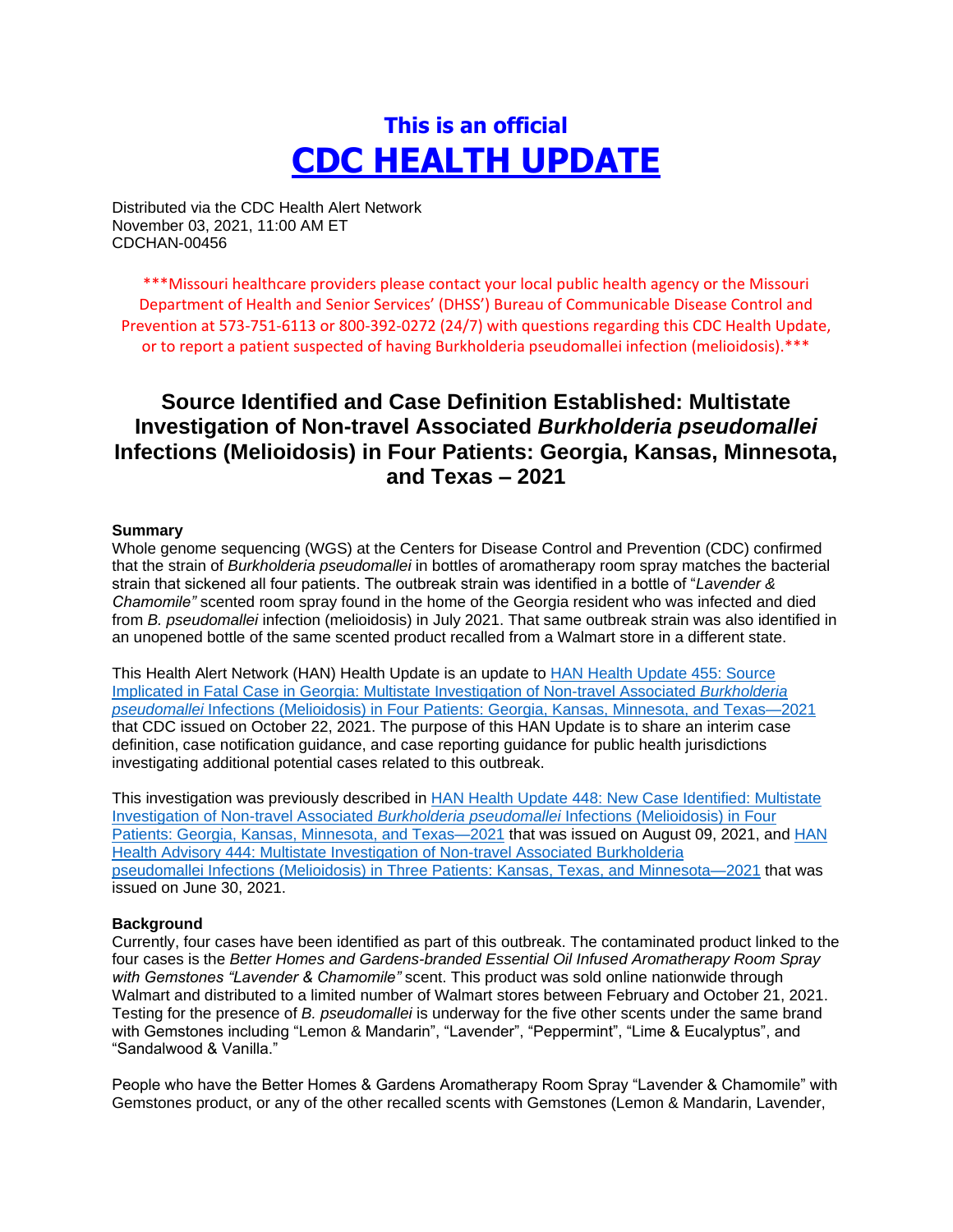Peppermint, Lime & Eucalyptus, and Sandalwood & Vanilla) in their homes should follow the precautions listed in [HAN Health Update 455: Source Implicated in Fatal Case in Georgia: Multistate Investigation of](https://urldefense.com/v3/__https:/emergency.cdc.gov/han/2021/han00455.asp__;!!EErPFA7f--AJOw!UI0uEo9SXYMEOAmW9FXxJW5FVS6rX0XPAqFHl1KULEhu4Nk2wwyYJGWf263Obg$)  Non-travel Associated *Burkholderia pseudomallei* [Infections \(Melioidosis\) in Four Patients: Georgia,](https://urldefense.com/v3/__https:/emergency.cdc.gov/han/2021/han00455.asp__;!!EErPFA7f--AJOw!UI0uEo9SXYMEOAmW9FXxJW5FVS6rX0XPAqFHl1KULEhu4Nk2wwyYJGWf263Obg$)  [Kansas, Minnesota, and Texas—2021](https://urldefense.com/v3/__https:/emergency.cdc.gov/han/2021/han00455.asp__;!!EErPFA7f--AJOw!UI0uEo9SXYMEOAmW9FXxJW5FVS6rX0XPAqFHl1KULEhu4Nk2wwyYJGWf263Obg$) that was issued on October 22, 2021.

*Burkholderia pseudomallei*, the causative agent of melioidosis, is a [Tier 1 select agent](https://urldefense.com/v3/__https:/www.selectagents.gov/compliance/guidance/security-plan/section11f.htm__;!!EErPFA7f--AJOw!UI0uEo9SXYMEOAmW9FXxJW5FVS6rX0XPAqFHl1KULEhu4Nk2wwyYJGUuvh85Uw$) that can infect animals and humans. Cases are most common in areas of the world with tropical and sub-tropical climates. Normally, approximately one dozen cases are reported to CDC annually that predominantly occur in people returning from a country where the disease is endemic.

### **Recommendations**

For the purposes of this outbreak, an interim case definition (adapted from an existing national case definition<sup>1</sup>) and interim suggestions for case notification and reporting for public health jurisdictions investigating additional potential cases related to this outbreak are provided here:

# **Exposure Definition**

#### *Product Description*

[Better Homes and Gardens-branded Essential Oil Infused Aromatherapy Room Spray with Gemstones](https://urldefense.com/v3/__https:/www.cpsc.gov/Recalls/2022/Walmart-Recalls-Better-Homes-and-Gardens-Essential-Oil-Infused-Aromatherapy-Room-Spray-with-Gemstones-Due-to-Rare-and-Dangerous-Bacteria-Two-Deaths-Investigated__;!!EErPFA7f--AJOw!UI0uEo9SXYMEOAmW9FXxJW5FVS6rX0XPAqFHl1KULEhu4Nk2wwyYJGUnpApfcQ$) in the following scents:

- Lavender & Chamomile
- Lemon & Mandarin
- Lavender
- Peppermint
- Lime & Eucalyptus
- Sandalwood & Vanilla

This product list is preliminary and may change as additional information from the investigation becomes available.

# *Exposure is defined as:*

- being in the room while the product is being sprayed
- having directly "sniffed" or inhaled from the product bottle
- having direct contact with an item (such as pillowcases or other linens) on which the product has been sprayed

# *Clinical Description*

Clinical presentation of the disease varies on a case-by-case basis. The following characteristics are typical of melioidosis:

- An acute or chronic localized infection which may or may not include symptoms of fever and muscle aches. Such infection often results in ulcer, nodule, or skin abscess.
- An acute pulmonary infection with symptoms of high fever, headache, chest pain, anorexia, and general muscle soreness.
- A bloodstream infection with symptoms of fever, headache, respiratory distress, abdominal discomfort, joint pain, muscle tenderness, or disorientation.
- A disseminated infection with symptoms of fever, neurological symptoms (e.g., altered mental status, headache, seizure, extremity weakness), muscle or joint pain, weight loss, or stomach or chest pain. Abscesses in the liver, lung, spleen, and prostate are often observed in patients diagnosed with disseminated infections; brain abscesses may also be seen.

# **Laboratory Criteria for Diagnosis**

# *Suspect Cases (Suspect Lab Evidence):*

Evidence of titer result by IHA ≥1:160 on acute-phase serum specimen.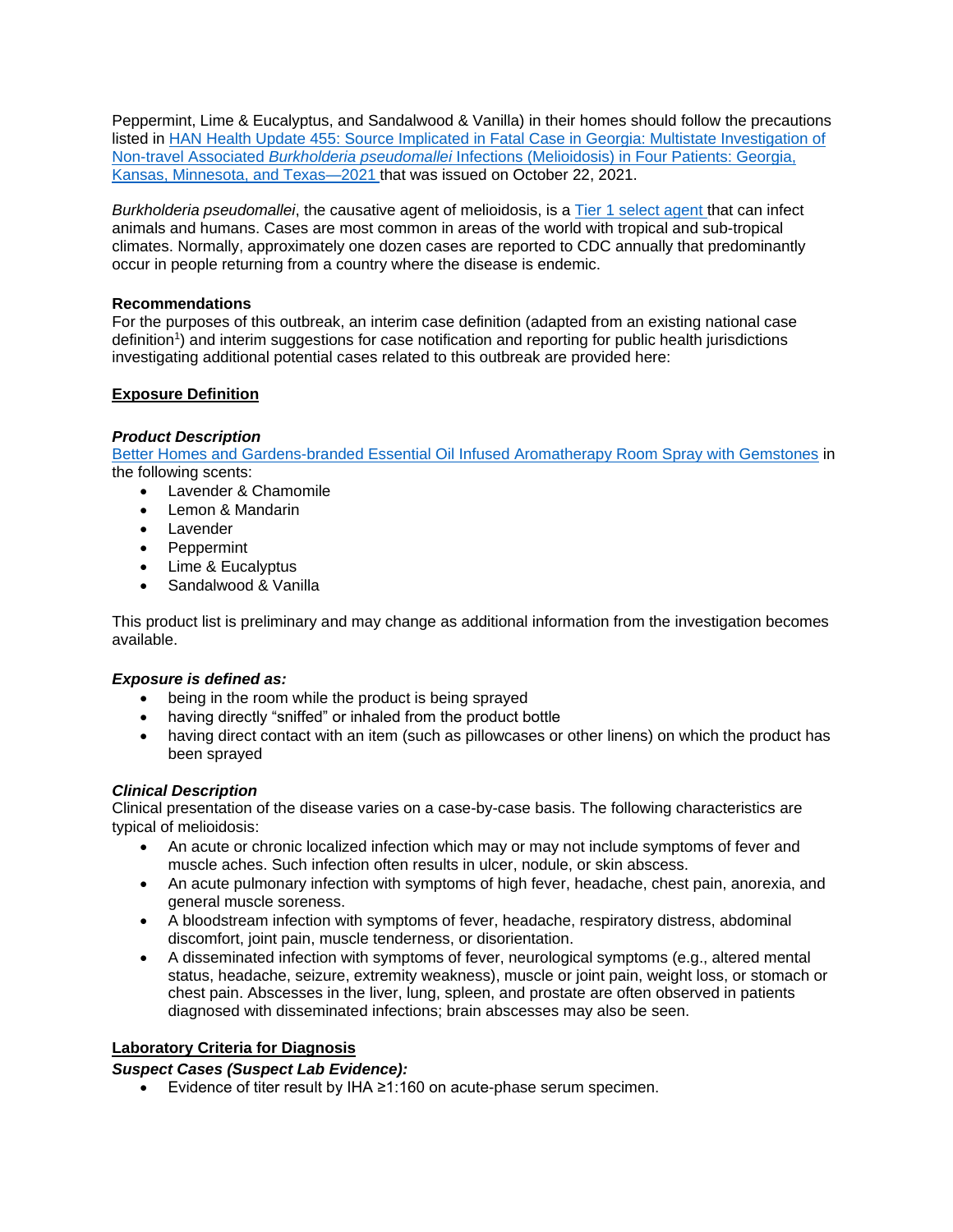Evidence of titer result by IHA ≥1:160 on convalescent-phase serum specimen that is stable/unchanged from acute-phase serum specimen titer result obtained greater than or equal to 2 weeks apart.

# *Probable Cases (Presumptive Lab Evidence):*

- Evidence of a fourfold or greater rise in *B. pseudomallei* antibody titer by IHA between acute- and convalescent-phase serum specimens obtained greater than or equal to 2 weeks apart.
- Evidence of *B. pseudomallei* DNA (e.g., by LRN-validated polymerase chain reaction) in a clinical specimen collected from a normally sterile site (e.g., blood).

# *Confirmed Cases (Definitive Lab Evidence):*

- Isolation and confirmation of *B. pseudomallei* from a clinical specimen of a case of severe febrile illness: culture of the organism may be done by blood, sputum, urine, pus, throat swab, swabs from organ abscesses or wounds, or tissue collected post-mortem.
	- o Whole genome sequencing (WGS) and strain analysis links isolate to outbreak strain.
- Immunohistochemical (IHC) evidence of *B. pseudomallei* in a tissue specimen.

#### **Case Classification**

#### *Suspect Case:*

A case that meets the clinical description, meets one or more of the suspect lab criteria (suspect lab evidence), and meets any of the following:

- has known exposure to *B. pseudomallei* (see Exposure Definition, above)
- has an epidemiological link to a confirmed case
- there is no history of travel to a *B. pseudomallei* [endemic place](https://urldefense.com/v3/__https:/www.cdc.gov/melioidosis/exposure/index.html__;!!EErPFA7f--AJOw!UI0uEo9SXYMEOAmW9FXxJW5FVS6rX0XPAqFHl1KULEhu4Nk2wwyYJGWbFH-Phw$)

#### *Probable Case:*

A case that meets the clinical description, meets one or more of the probable lab criteria (presumptive lab evidence), and meets any of the following:

- has known exposure to *B. pseudomallei* (see Exposure Definition, above)
- has an epidemiological link to a confirmed case
- there is no history of travel to a *B. pseudomallei* [endemic place](https://urldefense.com/v3/__https:/www.cdc.gov/melioidosis/exposure/index.html__;!!EErPFA7f--AJOw!UI0uEo9SXYMEOAmW9FXxJW5FVS6rX0XPAqFHl1KULEhu4Nk2wwyYJGWbFH-Phw$)

#### *Confirmed Case:*

A case that meets either of the following:

- A case with or without a known exposure (see Exposure Definition, above), whose isolate from a clinical specimen is laboratory-confirmed, and WGS and strain analysis link isolate to outbreak strain.
- A case with a known exposure (see Exposure Definition, above), with no travel history to an [endemic place,](https://urldefense.com/v3/__https:/www.cdc.gov/melioidosis/exposure/index.html__;!!EErPFA7f--AJOw!UI0uEo9SXYMEOAmW9FXxJW5FVS6rX0XPAqFHl1KULEhu4Nk2wwyYJGWbFH-Phw$) whose isolate from a clinical specimen is laboratory-confirmed with no WGS results.
- A case with a known exposure (see Exposure Definition, above), and immunohistochemical evidence of *B. pseudomallei* in a tissue specimen.

#### **Case Reporting & Notification**

#### *Case Reporting to the Jurisdiction:*

Requirements follow local, state, tribal, and territorial laws and regulations, and may differ by jurisdiction; please follow jurisdictional guidance. Find your health department contact [here.](https://urldefense.com/v3/__https:/www.cdc.gov/publichealthgateway/healthdirectories/index.html__;!!EErPFA7f--AJOw!UI0uEo9SXYMEOAmW9FXxJW5FVS6rX0XPAqFHl1KULEhu4Nk2wwyYJGVrl3_D_g$) Reporting of suspect, probable, and confirmed cases is recommended.